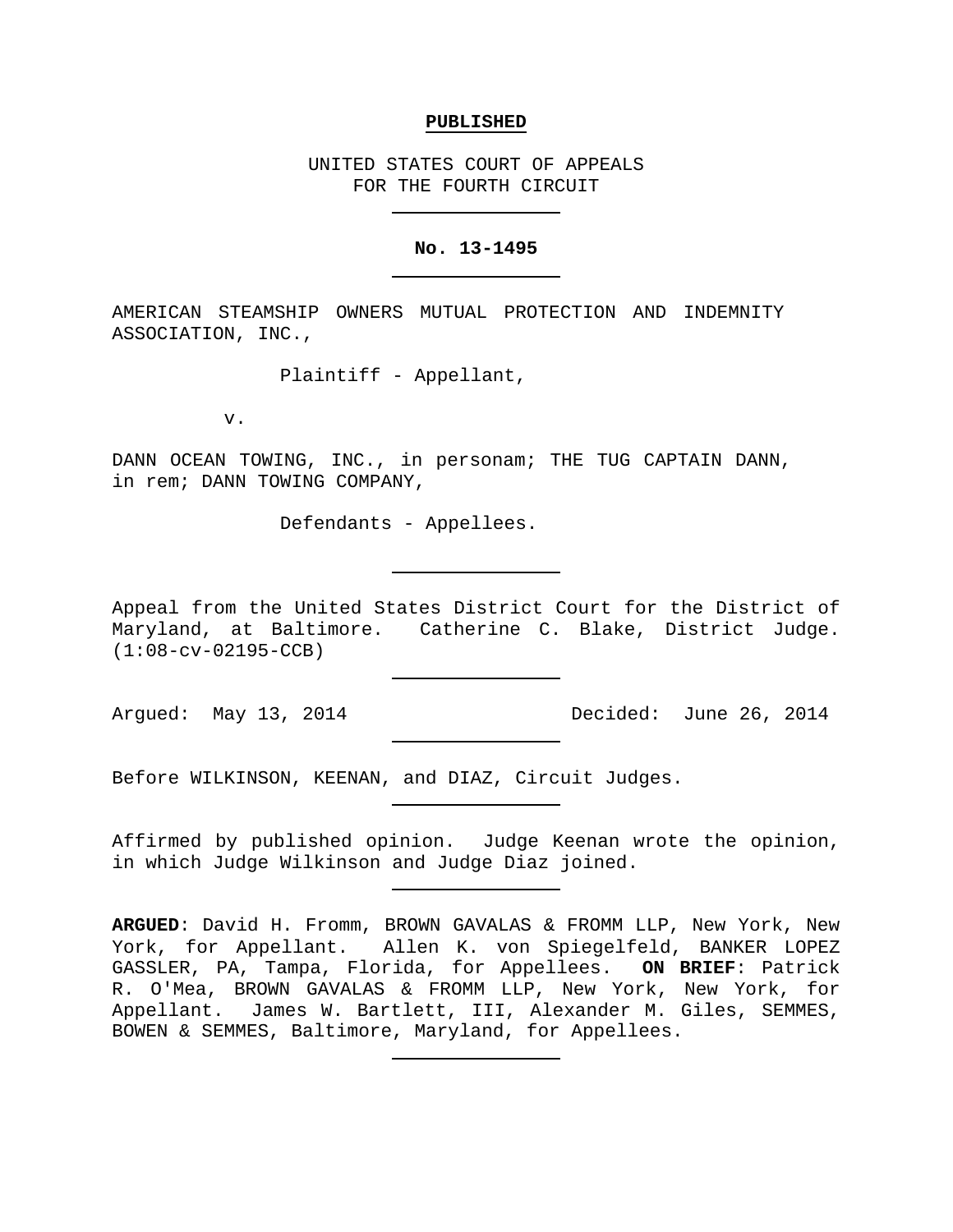BARBARA MILANO KEENAN, Circuit Judge:

In this appeal, we consider whether the district court erred in concluding that a choice-of-law provision in a maritime insurance contract required use of New York's six-year statute of limitations, rather than the equitable doctrine of laches ordinarily applied under maritime law, to determine the timeliness of certain claims brought under the insurance contract. Upon our review, we hold that the district court properly determined that the choice-of-law provision in the parties' contract required application of New York's statute of limitations to the claims at issue. Therefore, we affirm the district court's judgment.

# I.

The American Steamship Owners Mutual Protection and Indemnity Association, Inc. (the Club) is a non-profit provider of protection and indemnity insurance, which insurance covers vessel owners and charterers against third-party liabilities arising from the ownership and operation of insured vessels. Members of the Club pay insurance premiums and assessments, which the Club uses to reimburse members for covered losses. The Club issues to each of its members a Certificate of Entry, which reflects that the member has entered into a marine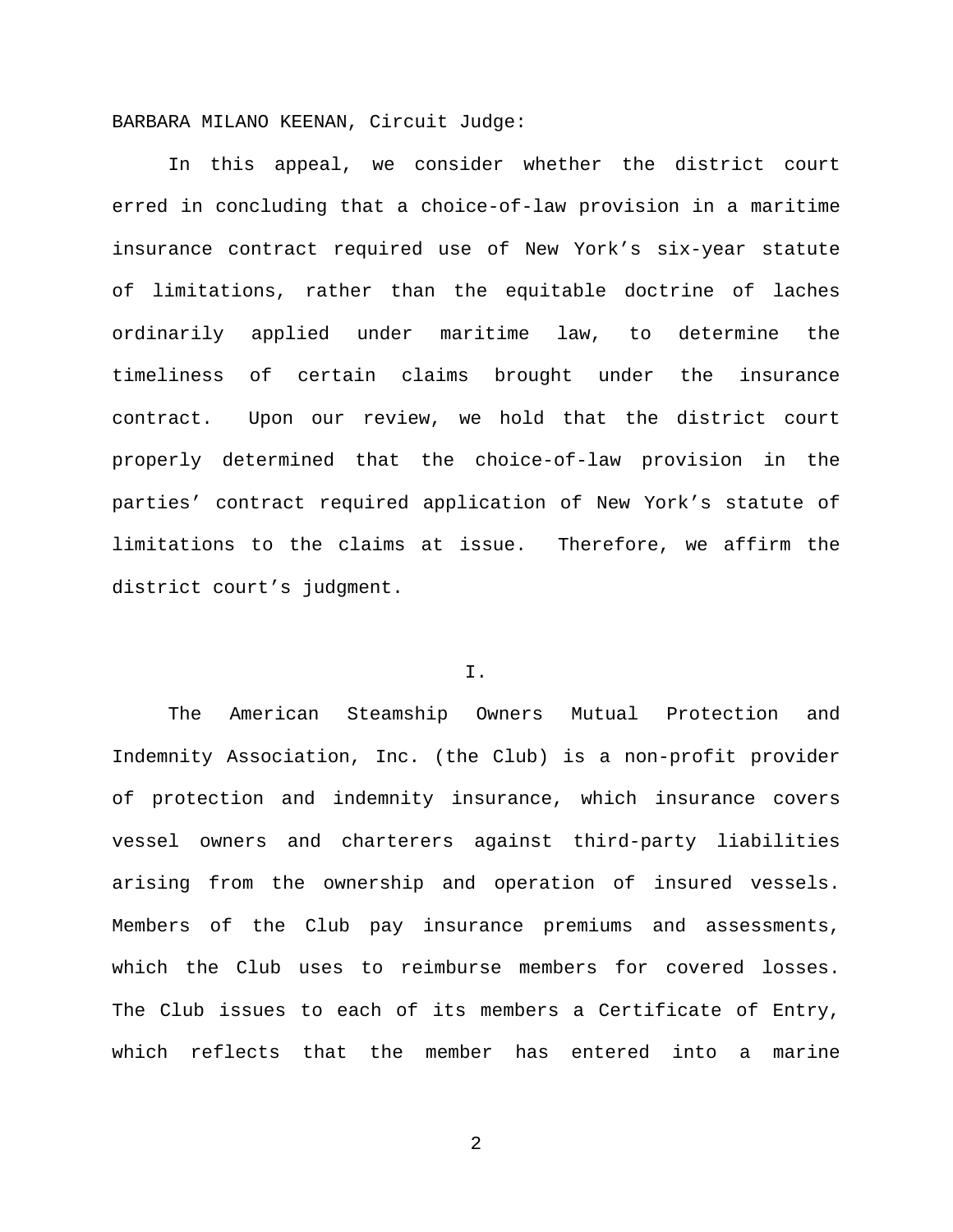insurance contract with the Club subject to the Club's By-Laws and Rules (Rules).

The Club's Rules include a choice-of-law provision selecting New York law and a two-year statute of limitations for claims against the Club, in addition to requirements for exhausting insurance disputes and selecting a forum for litigation. The relevant section of the Rules reads as follows:

If any difference or dispute shall arise between a Member and the [Club] concerning the construction of these Rules, or the insurance afforded by the [Club] under these Rules, or any amount due from the [Club] to the Member, such difference or dispute shall in the first instance be referred to and adjudicated by the Board of Directors. No Member shall be entitled to maintain any action, suit or other legal proceedings against the [Club] upon any such difference or dispute unless and until the same has been submitted to the Directors and they shall have given their decision thereto, or shall have been in default for three<br>months in so doing. These Rules and any contract of These Rules and any contract of insurance between the [Club] and a Member shall be governed by and construed in accordance with the law of the State of New York. In no event shall suit on any claim be maintainable against the [Club] unless commenced within two years after the loss, damage or expense resulting from liabilities, risks, events, occurrences and expenditures specified under this Rule shall have been paid by the Member. Any such suit against the [Club] shall be brought in the United States District Court for the Southern District of New York. (Emphasis added.)

Dann Ocean Towing, Inc. (Dann) was a member of the Club between 1995 and 2001. Dann obtained insurance through the Club for a tugboat, which damaged a barge when the tugboat ran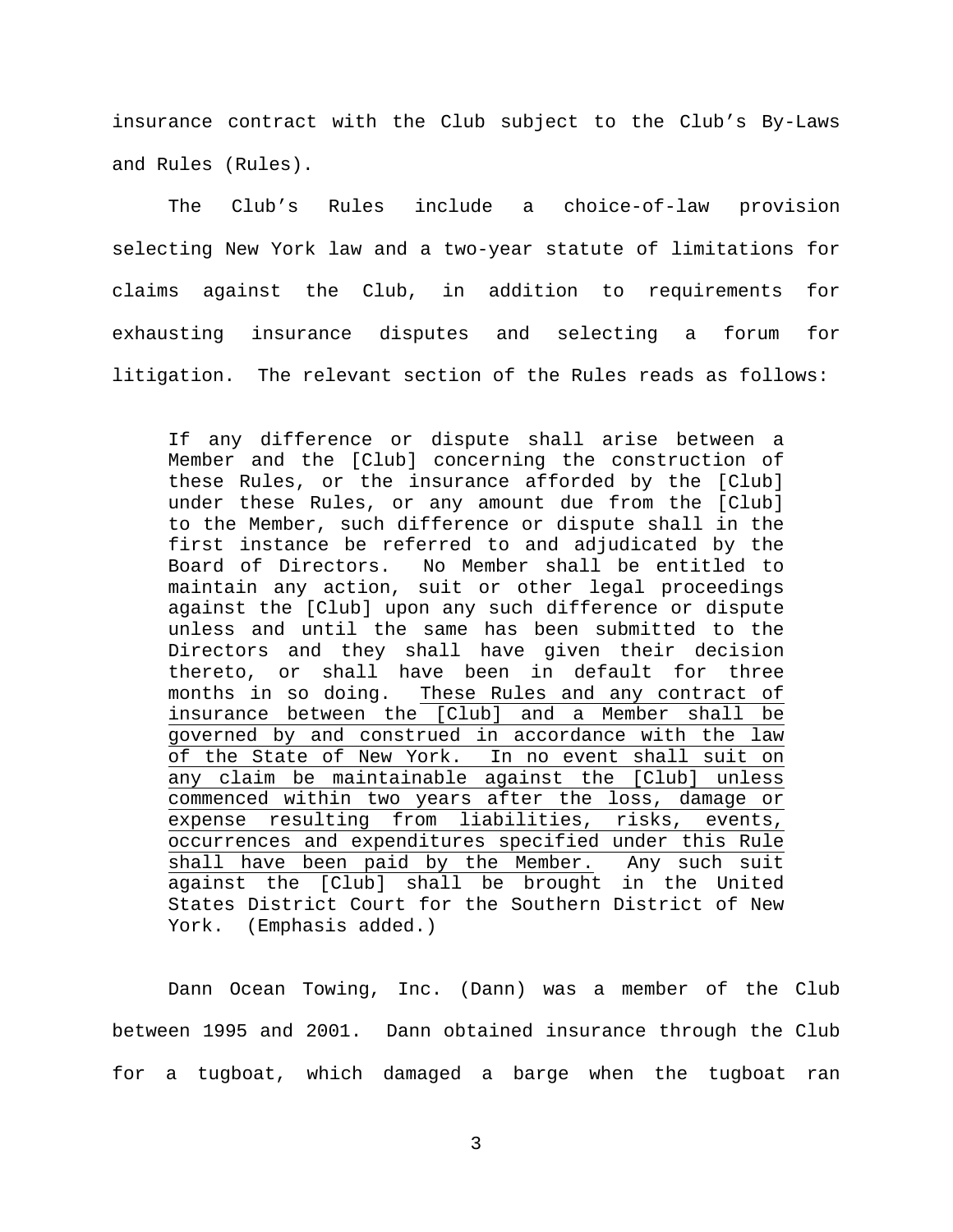aground on a coral reef in 1998. The barge's owner asserted a claim against Dann for property damage, and the United States asserted a claim against Dann for environmental damage to the reef. Dann settled both parties' claims in November 2001 for a total amount of \$2,170,000.

The Club originally agreed to contribute \$1,170,000 toward the settlement. However, one of the underwriters for Dann's liability insurance became insolvent and could not pay its portion of the settlement, in the amount of \$278,552.55 (the shortfall). Although both Dann and the Club denied responsibility for the shortfall, the Club paid the shortfall to preserve a settlement offer that it considered "extremely favorable," but indicated that the Club would seek reimbursement from Dann.

Dann refused to reimburse the Club for the shortfall. In response, the Club declined to reimburse Dann for certain insurance claims that otherwise would have been payable to Dann, and withheld a total amount of \$131,085.43 in covered losses that the Club later used to offset the shortfall. Thereafter, Dann refused to pay its insurance premiums to the Club for the policy years 1999, 2000, and 2001. The total amount of Dann's unpaid premiums was \$452,610.23.

In August 2008, the Club filed a civil action against Dann and the tugboat, alleging that Dann breached the insurance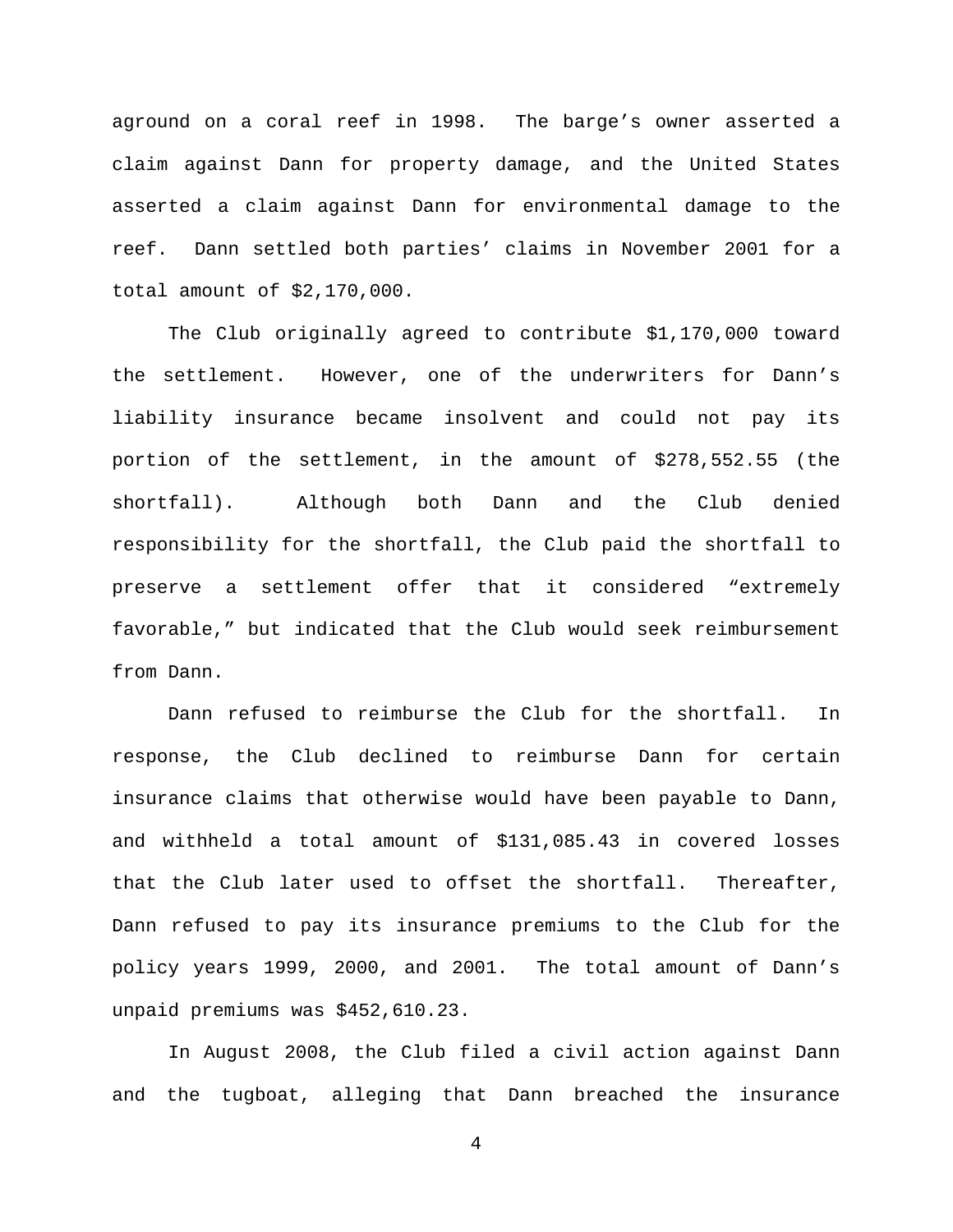contract by failing to reimburse the Club for the shortfall and by failing to pay the overdue insurance premiums. Dann filed a counterclaim against the Club, alleging that the Club breached the insurance contract by failing to indemnify Dann for covered losses. The Club and Dann each alleged that the respective claims against them were time-barred, posted \$500,000 bonds as security and counter-security for the various claims, $<sup>1</sup>$  $<sup>1</sup>$  $<sup>1</sup>$  and filed</sup> cross-motions for summary judgment.

In August 2010, the district court initially ruled that the equitable doctrine of laches, rather than New York's six-year statute of limitations for contract claims, governed the timeliness of the Club's claims against Dann. The court found that all the Club's claims, except one involving an unpaid insurance premium in the amount of \$76,925.56, accrued more than six years before the Club filed suit. In its laches analysis, the court concluded that the Club's claim relating to the shortfall was not barred because the Club's delay in filing suit was reasonable, in that the Club made various out-of-court attempts to obtain reimbursement from Dann and the delay did not prejudice Dann.

<span id="page-4-0"></span> $1$  Dann posted a \$500,000 vessel release bond as security for the claims against the tugboat, and the Club posted a \$500,000 bond as counter-security for Dann's claims.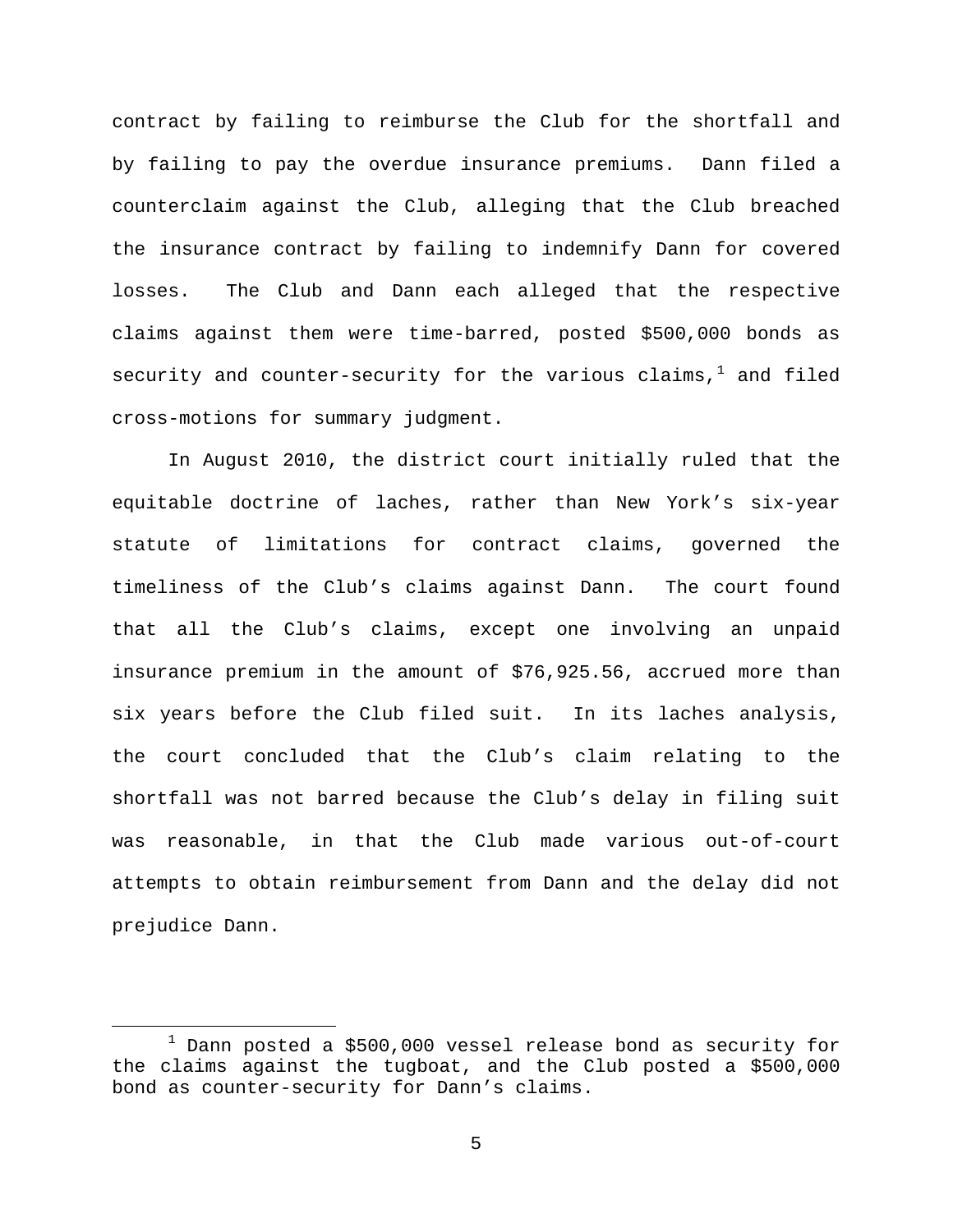In May 2012, however, upon further briefing by the parties, the district court reconsidered its ruling. The court observed that although there is a "typical presumption that courts sitting in admiralty jurisdiction apply the equitable doctrine of laches rather than a specific statute of limitations," the choice-of-law clause in the parties' contract "compels the application of the elected jurisdiction's statute of limitations." Accordingly, the district court held that "claims arising from the maritime insurance contract between [Dann] and the Club are subject to New York's six-year statute of limitations," which barred all the Club's claims except for the one concerning the \$76,925.56 premium.

Because the parties' contract expressly provided that claims brought against the Club were subject to an even shorter two-year limitation, the court ruled that Dann's indemnity claims against the Club were time-barred under the parties' contract, but that those claims could be employed defensively under the doctrine of recoupment to offset the entirety of the Club's surviving claim for the \$76,925.56 unpaid insurance premium. Thus, although the court granted summary judgment to the Club on its surviving unpaid insurance claim and dismissed the parties' other claims, the court ultimately held that "neither party can recover against the other," granted Dann's motion to reduce the amount of its bond from \$500,000 to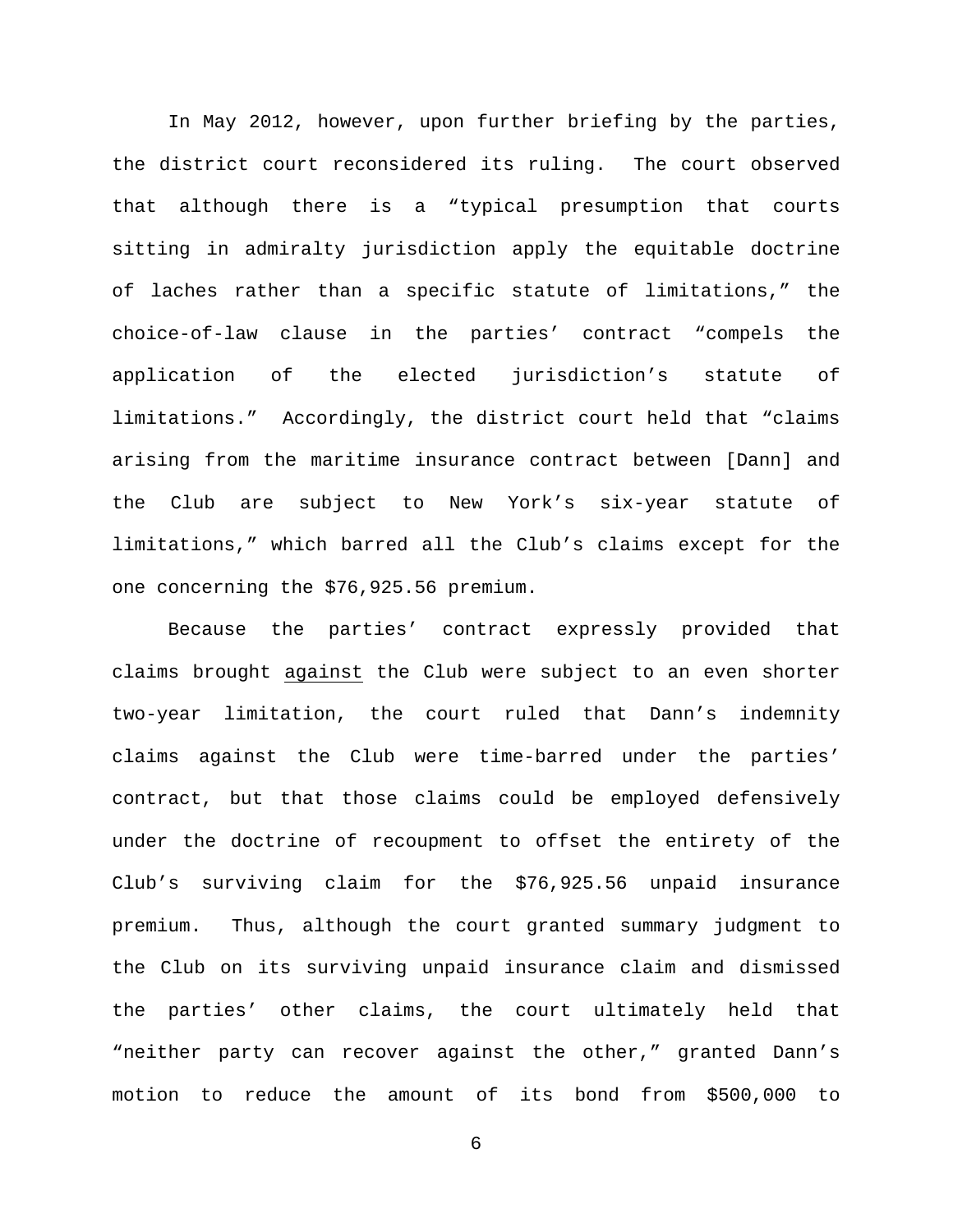\$100,000, and directed that the case be closed. The Club timely appealed.

## II.

We consider on appeal whether the district court erred in concluding that the timeliness of the Club's contract claims against Dann is governed by New York's six-year statute of limitations for contract actions, based on the parties' agreement that the insurance contract "shall be governed by and construed in accordance with the law of the State of New York." The Club contends that because this case arises under admiralty jurisdiction, the district court was required to apply the doctrine of laches as the procedural law of the maritime forum, rather than New York's statute of limitations. We disagree with the Club's argument.

Laches is an equitable doctrine that can be raised by a defendant as an affirmative defense to a claim, and requires that the defendant show "(1) lack of diligence by the party against whom the defense is asserted, and (2) prejudice to the party asserting the defense." Giddens v. Isbrandtsen Co., 355 F.2d 125, 127 (4th Cir. 1966) (citation and internal quotation marks omitted). In assessing the timeliness of a maritime claim, the doctrine of laches typically applies rather than any fixed statute of limitations. See id. at 126-27. However,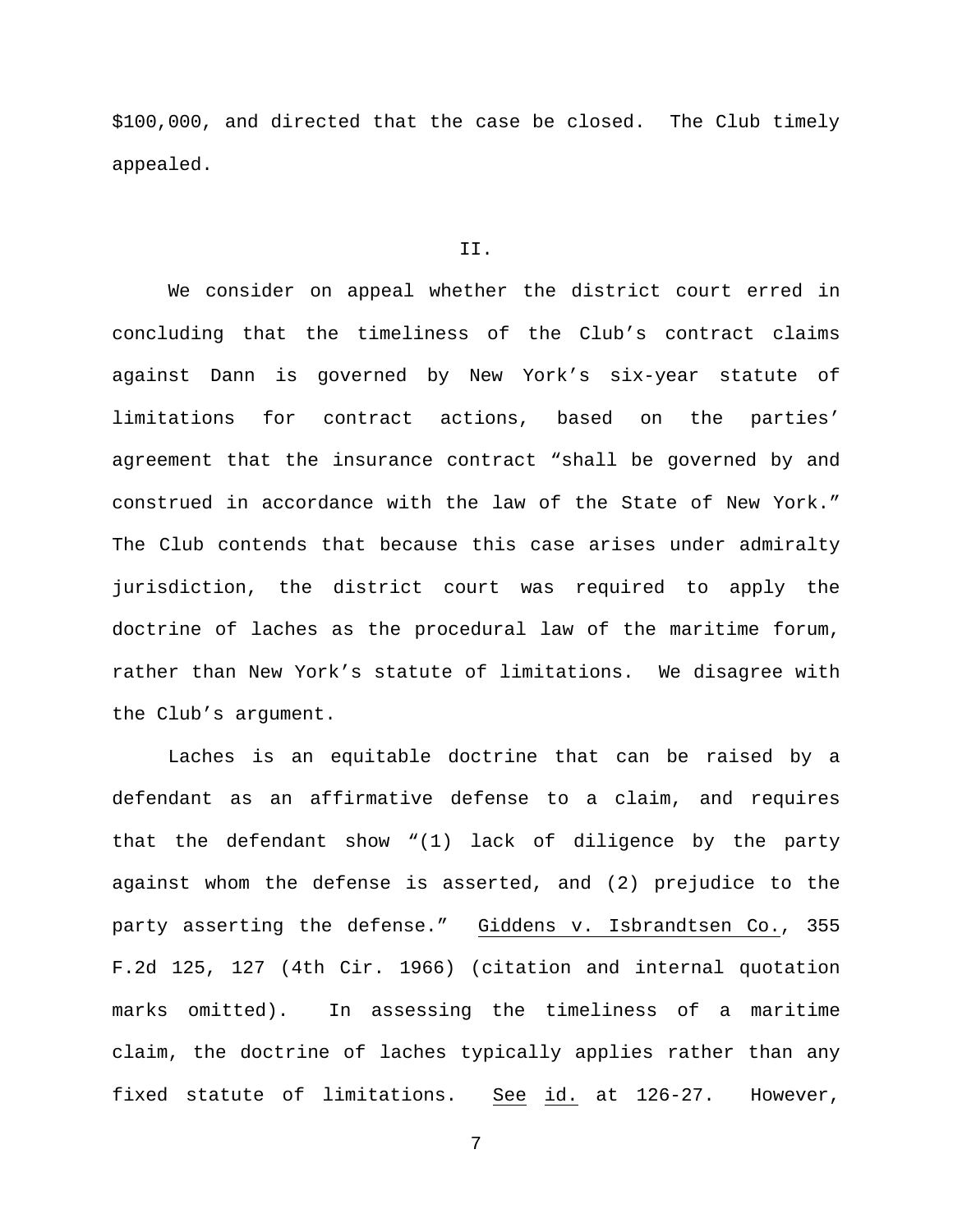there are many examples of exceptions to this general rule, such as statutory provisions that impose time bars on personal injury actions arising out of maritime torts, see 46 U.S.C. § 30106, on certain cargo loss contract claims under the Carriage of Goods by Sea Act, see 49 Stat. 1207, 1209 (1936) (codified at 46 U.S.C. § 30701 note), and on maritime salvage actions, see 46 U.S.C. § 80107(c).

In this case, the district court ultimately agreed with Dann that parties to a maritime insurance contract may elect to avoid the doctrine of laches by including in their contract an enforceable choice-of-law provision that requires application of another jurisdiction's law and, implicitly, that jurisdiction's statute of limitations. The court based its analysis on two cases, namely, Cooper v. Meridian Yachts, Ltd., 575 F.3d 1151 (11th Cir. 2009), and Italia Marittima, S.P.A. v. Seaside Transportation Services, LLC, 2010 WL 3504834 (N.D. Cal. Sept. 7, 2010) (unpublished).

In Cooper, the Eleventh Circuit considered a claim for indemnification and contribution brought by a ship owner against a ship builder for injuries sustained by a worker on the ship. The parties' contract provided that "all disputes arising out of or in connection with [the contract] . . . shall be construed in accordance with and shall be governed by the Dutch law." 575 F.3d at 1162. The court held that this provision was "clearly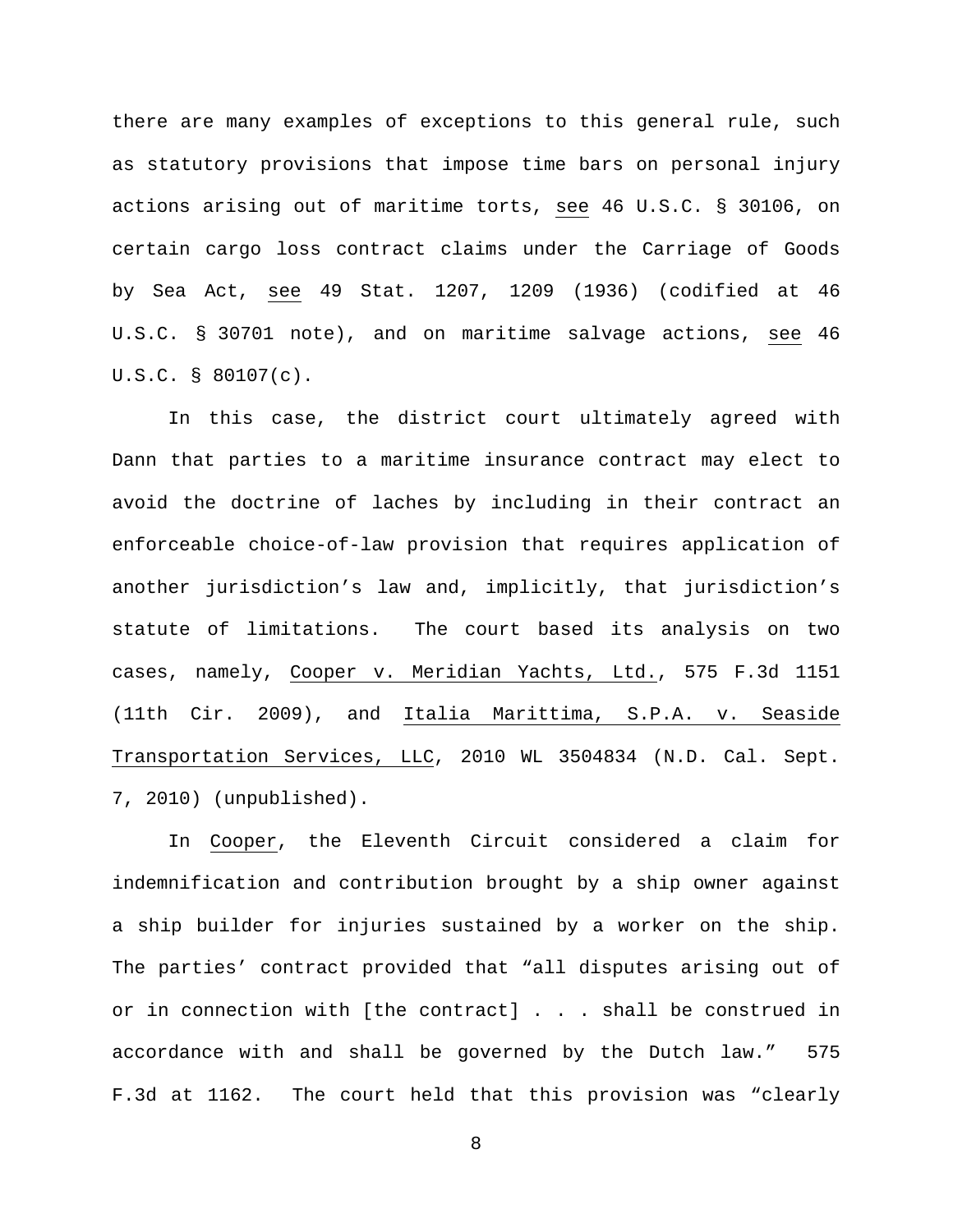meant to be read broadly" and that the parties' choice of Dutch law governed not only the timeliness of pure contract claims, but also the timeliness of the indemnification and contribution action for related tort claims. Id.

Similarly, in Italia Marittima, a district court considered claims for negligence and breach of contract arising from the performance of stevedoring services aboard a vessel that sustained a loss of cargo during inclement weather. 2010 WL 3504834, at \*1-3. The court held that California's statutes of limitations applied to both the breach of contract claims and the negligence claims based on a choice-of-law provision in the parties' contract stating that the contract "shall be construed, interpreted and enforced in accordance with the laws of the State of California without reference to the laws of any other jurisdiction, except to the extent that the laws, rules and regulations of the United States of America shall apply." Id. at \*8. Because the choice-of-law clause clearly "promote[d] California law," and because laches is a common law doctrine rather than codified federal law, the court reasoned that the contract required application of California's statutes of limitations. Id.

We do not discern any contrary authority preventing a federal court sitting in admiralty from enforcing a valid choice-of-law provision in a maritime contract incorporating a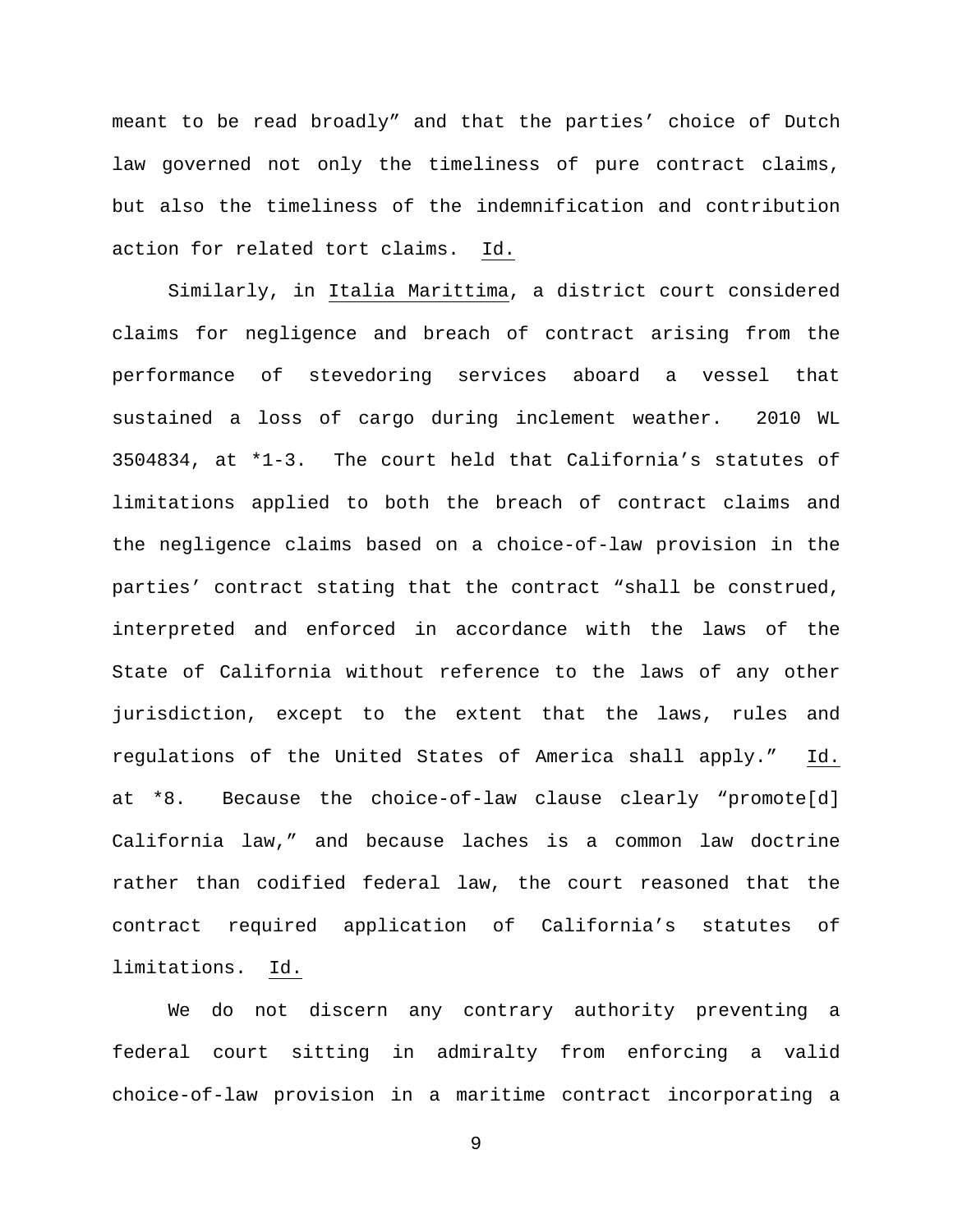statute of limitations, in place of the traditional doctrine of laches. Accordingly, we agree with the district court, and with the reasoning of the decisions in Cooper and Italia Marittima, that an otherwise valid choice-of-law provision in a maritime contract is enforceable and may require application of a jurisdiction's statute of limitations, in lieu of the doctrine of laches, to govern issues regarding the timeliness of claims asserted under that agreement.

We find no merit in the Club's alternative argument that the decisions in Cooper and Italia Marittima are distinguishable because, in contrast to the provision before us, the choice-oflaw clauses interpreted in those cases were sufficiently detailed to incorporate the "procedural" rules in addition to the "substantive" rules of the chosen jurisdictions. Even assuming that New York's statute of limitations constitutes a "procedural" rule of law in this context, the Club's argument is unpersuasive because, under New York law, we must accord unambiguous provisions of an insurance contract their plain and ordinary meaning. See, e.g., White v. Cont'l Cas. Co., 878 N.E.2d 1019, 1021 (N.Y. 2007). The plain language of the contract before us unambiguously provides that the contract shall be "governed by" New York law. This phrase clearly signals the parties' intent that, subject to any exceptions stated in the contract, New York law will be applied as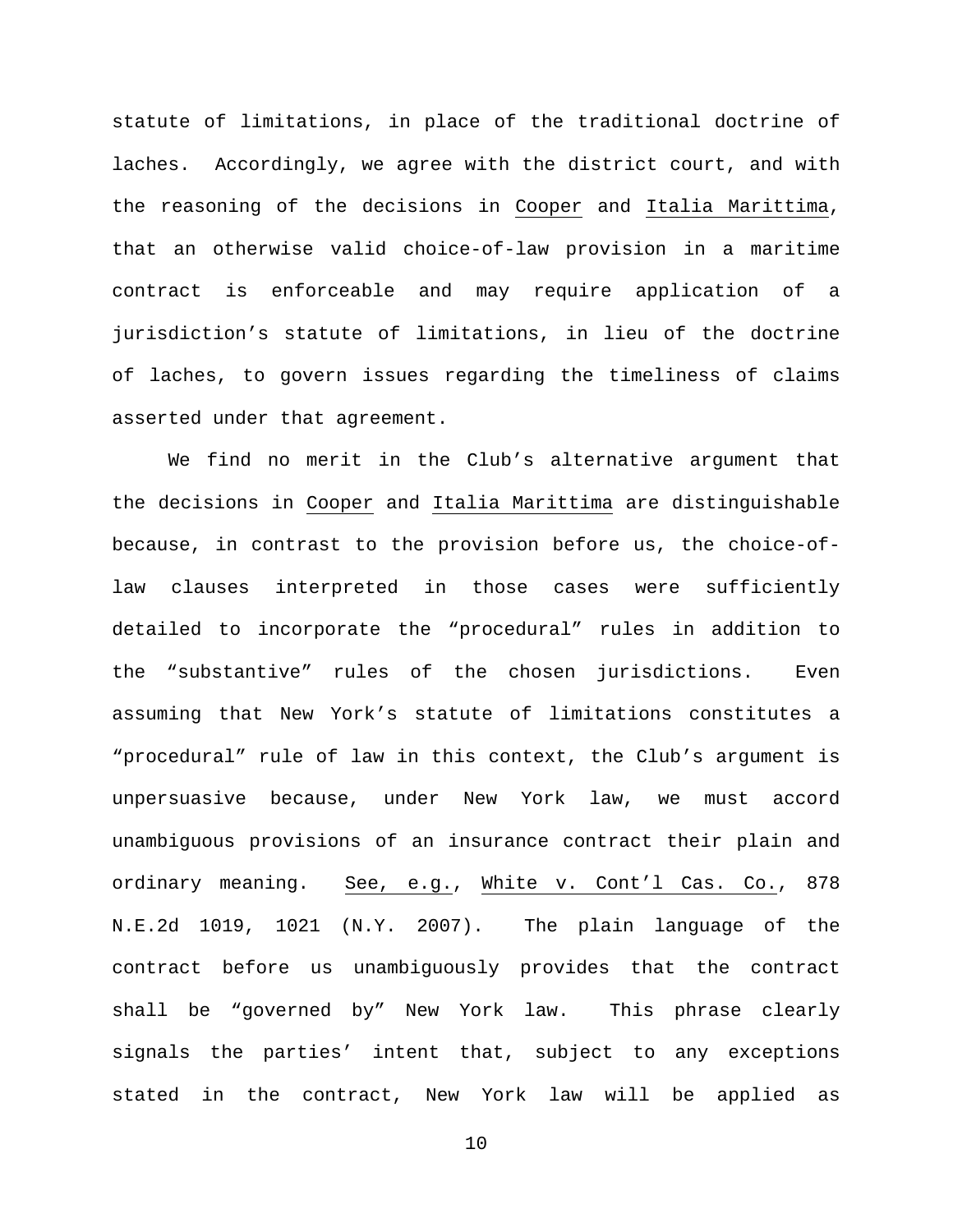"governing" the timeliness of claims asserted under the contract. Because the claims at issue in this case are contractual in nature and are not subject to the stated exception for claims brought against the Club, the parties' choice-of-law clause amply encompasses the present claims. Thus, the plain language of the parties' contract fails to contain any indication that the parties intended to preserve application of the doctrine of laches for any claims brought under the contract.

Additionally, even if we were to assume, without deciding, that the choice-of-law provision is ambiguous regarding the parties' intent to incorporate New York's statute of limitations for contract actions, we would, under basic principles of contract interpretation, resolve any such ambiguity against the insurer and in favor of the insured party. See id. (stating that if the terms in an insurance contract are ambiguous, any ambiguity must be construed in favor of the insured and against the insurer); see also McCarthy v. Am. Int'l Grp., Inc., 283 F.3d 121, 124 (2d Cir. 2002) (observing that under New York law, courts construe ambiguities in insurance contracts against the drafter). Here, it is undisputed that the Club, as insurer, supplied Dann with the contract of insurance and drafted the Rules governing the parties' insurance contract. Therefore, we construe any ambiguity regarding the intended breadth of the